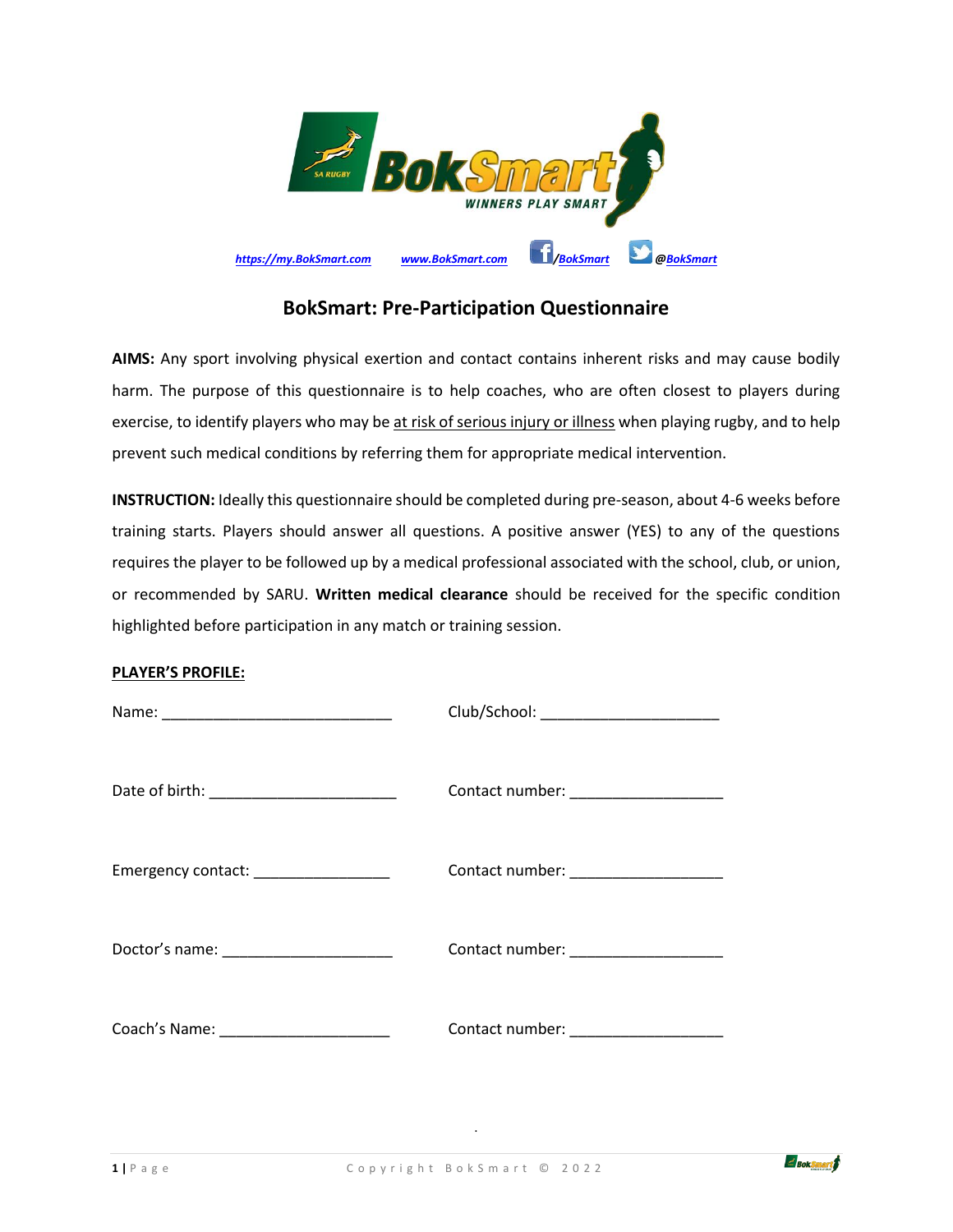| Player cleared for play               |       |  |
|---------------------------------------|-------|--|
| Player referred                       |       |  |
| Medical professional to whom referred |       |  |
| Medical clearance received            | (date |  |

Coach's signature: \_\_\_\_\_\_\_\_\_\_\_\_\_\_\_\_ Date: \_\_\_\_\_\_\_\_\_\_\_\_\_\_\_\_\_\_\_\_\_\_\_\_\_

| <b>Screening Question</b>                                                                                                                                                                                                     | Yes / No<br>(circle the<br>appropriate<br>answer) | If answered 'Yes'<br>Follow suggested course of action                                                                                                                                                                                                                                                    |
|-------------------------------------------------------------------------------------------------------------------------------------------------------------------------------------------------------------------------------|---------------------------------------------------|-----------------------------------------------------------------------------------------------------------------------------------------------------------------------------------------------------------------------------------------------------------------------------------------------------------|
| 1. Have you ever been told by a medical doctor not to<br>participate, or to limit activity, in sports?                                                                                                                        | Yes / No                                          | Consult<br>medical<br>doctor<br>for<br>a<br>$\bullet$<br>investigation of the specific condition.                                                                                                                                                                                                         |
| 2. Do you suffer from any medical condition that requires<br>daily medication, e.g., asthma, diabetes, high blood<br>pressure, rheumatic fever, heart disease, epilepsy,<br>bleeding disorder, HIV, depression/anxiety, ADHD? | Yes / No                                          | Ascertain that the player has the<br>$\bullet$<br>appropriate prescribed medication.<br>Receive medical clearance from a<br>medical doctor before exercise.                                                                                                                                               |
| 3. Do you have any allergies, e.g., bees, grass, pollens, or<br>medicines?                                                                                                                                                    | Yes / No                                          | Ensure that the player has appropriate<br>$\bullet$<br>prescribed<br>anti-allergy<br>medication<br>(adrenaline, antihistamines, cortisone)<br>close by always.<br>Ensure you have contact details for the<br>player's medical doctor or the nearest<br>Emergency Room.<br>Suggest a medic alert bracelet. |
| 4. Have you ever passed out (fainted/lost consciousness)<br>or nearly passed out during exercise?                                                                                                                             | Yes / No                                          | Refer for a medical doctor's evaluation.<br>$\bullet$<br>including exercise stress test.                                                                                                                                                                                                                  |
| 5. Has a medical doctor ever ordered a test for your heart,<br>e.g., ECG, scan, etc.?                                                                                                                                         | Yes / No                                          | Receive medical clearance from the<br>$\bullet$<br>relevant medical doctor.                                                                                                                                                                                                                               |
| 6. During exercise, have you ever had chest pain or severe<br>shortness of breath?                                                                                                                                            | Yes / No                                          | Consult a medical doctor for an<br>$\bullet$<br>evaluation, including exercise stress<br>test.                                                                                                                                                                                                            |

.